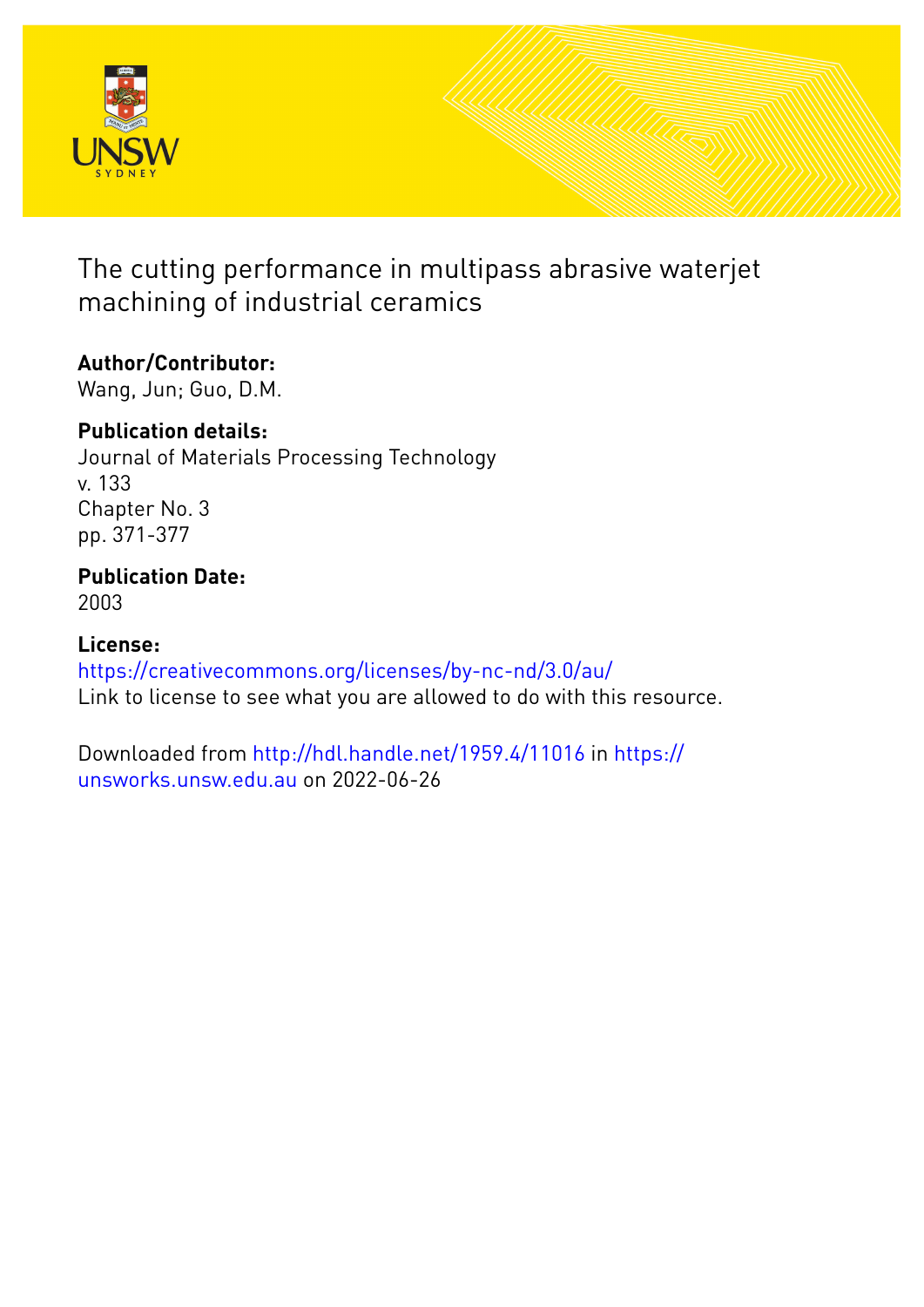Journal of Materials Processing Technology, Vol. 133/3 (2003), pp 371-377.

## **The cutting performance in multipass abrasive waterjet machining of industrial ceramics**

J. Wang\* and D.M. Guo\*\*

School of Mechanical, Manufacturing and Medical Engineering, Queensland University of Technology, GPO Box 2434, Brisbane, Qld. 4001, Australia

#### **Abstract**

An analysis of the cutting performance of multipass abrasive waterjet machining is presented based on an experimental investigation on an 87% alumina ceramic. It is shown that with a good combination of cutting parameters such as nozzle traverse speed, multipass cutting demonstrates distinct superiority over the single pass cutting. Plausible trends of kerf quality and depth of cut with respect to the number of passes, nozzle traverse speed and nozzle traverse direction are analyzed. A general guide for the selection of cutting parameters in multipass cutting are finally presented based on the analysis.

*Keywords*: Abrasive waterjet cutting; Cutting performance; Multipass waterjet cutting

#### **1. Introduction**

Abrasive waterjet (AWJ) cutting has been claimed to have various distinct advantages over the other cutting technologies, such as no thermal distortion on the workpiece, high machining versatility to cut virtually any material, high flexibility to cut in any direction, and small cutting forces [1]. As a result, this technology is being increasingly used in the manufacturing industries. It has been particularly gaining favour in cutting 'difficult-to-cut' materials such as ceramics and marbles [2-4], and layered composites [5-7] as well as in pattern or profile cutting on various materials.

Since the introduction of AWJ cutting technology, a large amount of effort has been directed to exploring its applications and the associated science [8]. This includes the study of the dynamic characteristics of the jet [9,10], the analysis of the machined surfaces and kerf geometrical features to optimize the cutting process [6,11-13], and the studies and predictive models for improving the cutting performance, such as the kerf quality (kerf taper, surface roughness and striation etc.), material removal rate and depth of cut or jet penetration, by using such techniques as angling the jet forward [2,6,7], nozzle oscillation [2], and increasing machine capability [14]. Nevertheless, there are situations where the material thickness is beyond the jet's capacity to penetrate in a single pass cutting. Furthermore, studies have shown that by reducing the jet exposure time (i.e. by increasing the jet traverse rate), the damping and friction effects on the jet can be reduced [15]. As a result, to achieve the same total depth of cut, multipass cutting at high traverse rates may offer advantages over a single pass cutting at low traverse rate. It is thus necessary to investigate the multipass AWJ machining process. Unfortunately, it appears that research on multipass AWJ cutting has received little attention [9,16,17].

-

<sup>\*</sup> Fax: +61-7-3864 1469; Email: j.wang@qut.edu.au

<sup>\*\*</sup> School of Mechanical Engineering, Dalian University of Technology, China.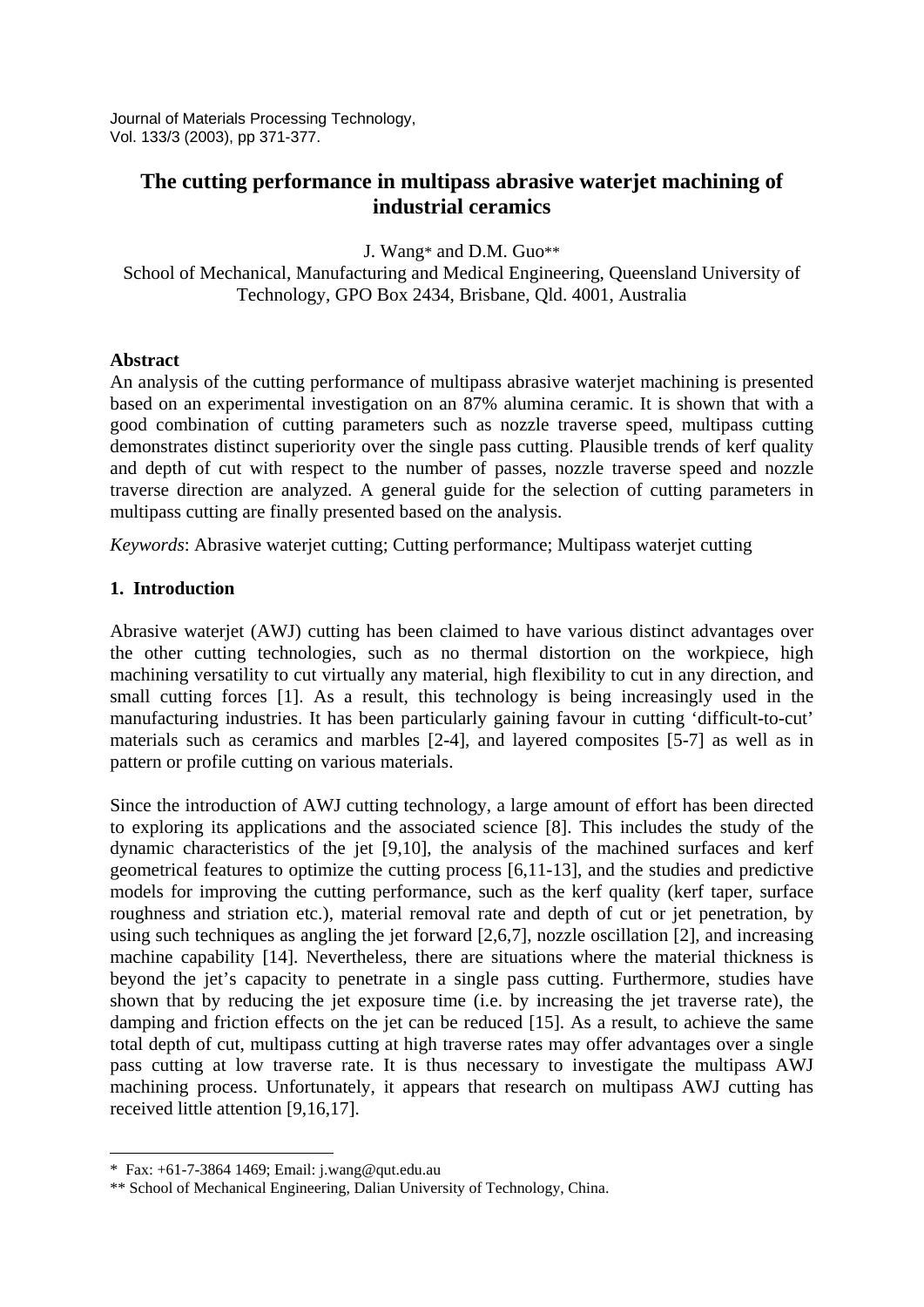In this paper, the cutting process and cutting performance for multipass AWJ machining will be presented based on an experimental investigation on an 87% alumina ceramic. The technological cutting performance as represented by kerf profile and geometry, cut surface quality and depth of cut (or depth of jet penetration) will be analyzed with respect to the cutting variables, i.e. the number of passes, the nozzle traverse speed and jet traverse direction (i.e. whether the jet travels in the same direction for all passes or in alternating direction in consecutive passes). An economic analysis of the multipass cutting process in terms of the cutting times is finally given together with a general guide and suggestion for the selection of the number of passes and the cutting parameters in each pass for a multipass AWJ cutting operation.

#### **2. Experiments**

The experiment was conducted on a Flow Systems International waterjet cutter which was equipped with a model 20X dual intensifier high pressure output pump (up to 380 MPa) and a five axis robot positioning system. The specimens were 87% alumina ceramic slabs of 12.7 mm thick whose properties are given in Table 1.

Although AWJ cutting involves a large number of variables and virtually all these variables affect the cutting results, only some major variables in multipass operations were considered in this work as others have been considered in previous studies on single pass cutting [2-4]. The selection of the test conditions (or experimental design) was to ensure that the feasibility of multipass operations and the effect of the number of passes on the major cutting performance measures could be assessed. In addition, the parameters that could be practically and easily changed in a multipass operation were considered. Thus, the jet traverse speed and jet traverse direction in each pass of a multipass operation were included in the experimental design. In some cases, the same jet traverse speed for all the passes were selected, while in other cases, different traverse speeds were used for each pass. The combinations of the values for jet traverse speeds were selected in such a way that the cutting performance within the same total cutting time could be compared to assess the superiority of multipass over single pass cutting and to study the trends on which the benefit of using multipass operations can be maximized. Furthermore, in practice, it is possible to use either the same jet traverse direction for all the passes (such as in closed-loop contouring) or alternate the jet traverse direction for any consecutive passes (such as in straight slotting with no nozzle empty return travel). Therefore, the experimental design also enabled to study the effect of jet traverse direction on the cutting performance.

Table 2 gives the number of passes and the combinations of the traverse speeds. In the first and second sets of the tests, the first pass was able to cut through the specimens, while in the third set more than one passes were needed to penetrate the material. The water pressures used were 345 MPa (50,000 psi) and 380 MPa (55,000 psi) and the abrasive used was 80 mesh almandine garnet sand. The other parameters were kept constant, they were 90°of jet impact angle, 8.33 g/s (or 0.5 kg/min) of abrasive mass flow rate, 4 mm of stand-off distance between the nozzle and the workpiece, 0.39 mm of orifice diameter, 1.02 mm of nozzle diameter, and 76.2 mm of nozzle length. Thus a total of 94 passes of cutting have been conducted which produced 44 slots of 25 mm long. The relevant data for the cutting performance measures (kerf profile, kerf taper, depth of cut, surface roughness etc.) have been acquired from each cut for analysis.

### **3. Analysis of cutting performance**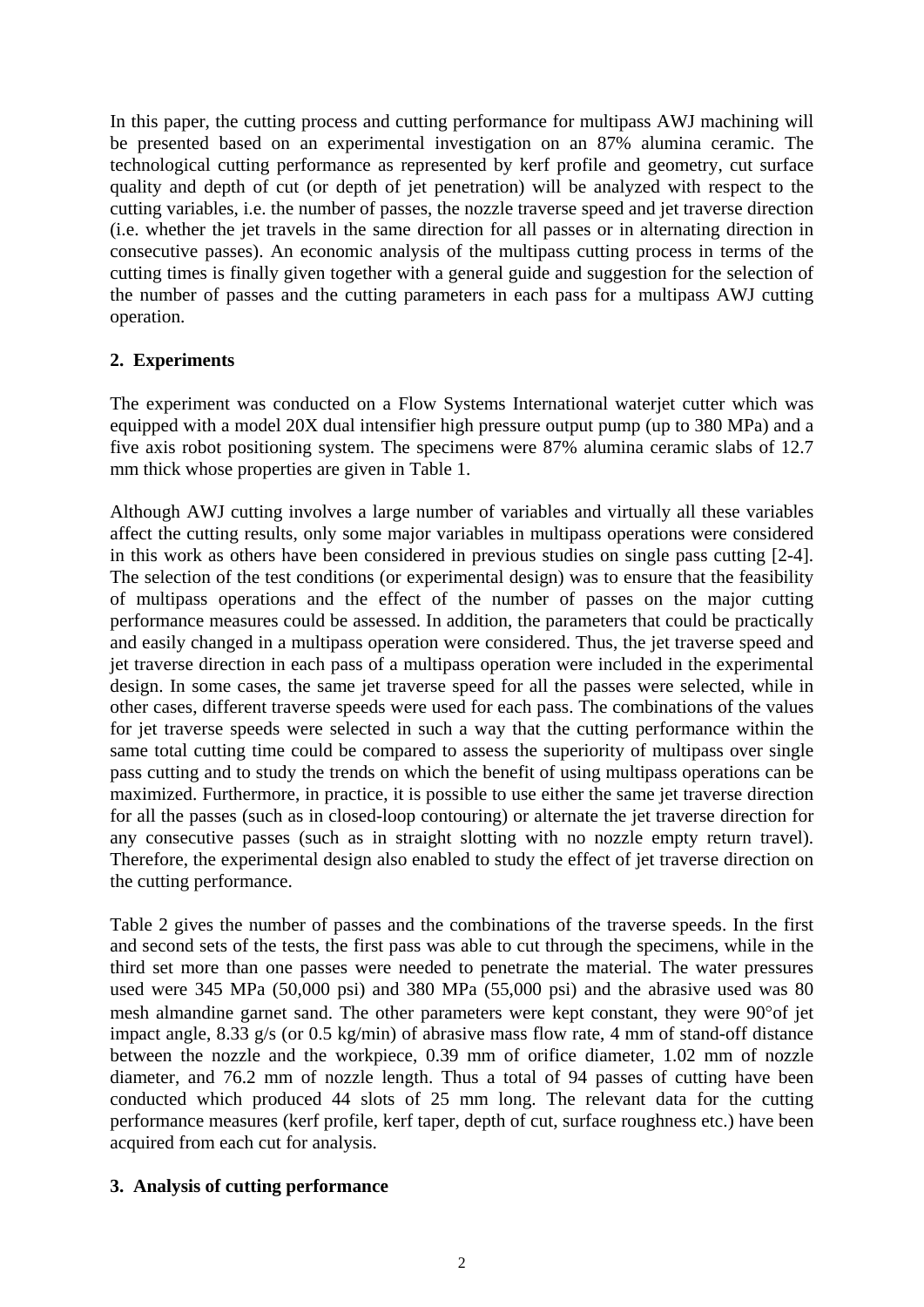For single pass cutting, it has become clear from the literature [2,4,6,7] that three cutting zones exist in the processing of materials under an AWJ, i.e. the cutting zone at shallow angles of attack, the cutting zone at large angles of attack, and the jet upward deflection zone. The attack angle is defined as the angle between the jet flow direction and the target surface at the point of attack. Hashish [12] claimed that the cutting mechanisms in the first two zones could be considered as cutting wear and deformation wear, respectively, while in the third zone the cutting process is considered as being controlled by erosive wear at large particle attack angles [2]. It has also been found by researchers that the surfaces produced by an AWJ consists of an upper smooth zone which is free of striations and a lower rough zone where the surface is characterized by wavy striations, as shown in Fig. 1. In the jet upward deflection zone (for non-through cuts only), a large pocket is formed. The geometry of the kerf generated by an AWJ is characterized by a wider entry at the top and a narrow exit at the bottom so that a taper is produced. The characteristics of kerfs produced in multipass cutting will be analyzed below with the same jet traverse direction for all passes first, followed by examining the effect of jet traverse direction.

#### *3.1 Kerf profile*

A visualization study has found that in general the kerfs produced by a single pass cutting resemble the characteristics reported in previous investigations. When the first pass was able to penetrate the work materials, such as those in tests numbers 1 to 13 for both water pressures, the kerf is characterized by a wide top and narrow bottom. It appears that since the jet in one pass cutting was just able to penetrate the specimen, the low portion of the kerf was widened due to the deformation wear effect in this region and the cracking of the material in the exit edges. In the case where a through cut was produced by the first pass, the second and third pass have been found to be able to reduce the kerf taper (kerf wall inclination) so that the two side walls tend to be parallel to each other.

When the first pass was unable to penetrate the workpiece, the kerfs again show similar characteristics to those reported earlier, as shown in Fig. 2 (right), i.e. the kerf has a wider opening but reduces gradually with a large pocket at the bottom due to the jet upward deflection. In such a case, multipass is indeed necessary to cut through the material. The economic and technological viability of multipass compared to single pass cutting will be discussed later in the paper. It can be seen from Fig. 2 that while the second and third passes were able to cut through the workpiece and reduce the kerf wall inclination in the upper and lower portions, there is still a widened portion in the final kerf stemming from the large pocket generated in the first pass. The cutting speeds and the number of passes did not result in significant variations in the top kerf width.

#### *3.2 Kerf taper*

The kerf wall inclination or kerf taper angle for each cut was determined from the equation:

$$
\theta = \tan^{-1} \left( \frac{W_{top} - W_{bottom}}{h} \right) \tag{1}
$$

where  $W_{top}$  and  $W_{bottom}$  are the top and bottom kerf width respectively, *h* is the distance from the top kerf to where the  $W_{bottom}$  is measured. For cases where the first pass could not cut through the workpiece, the  $W_{bottom}$  was measured at just above the large pocket. Based on this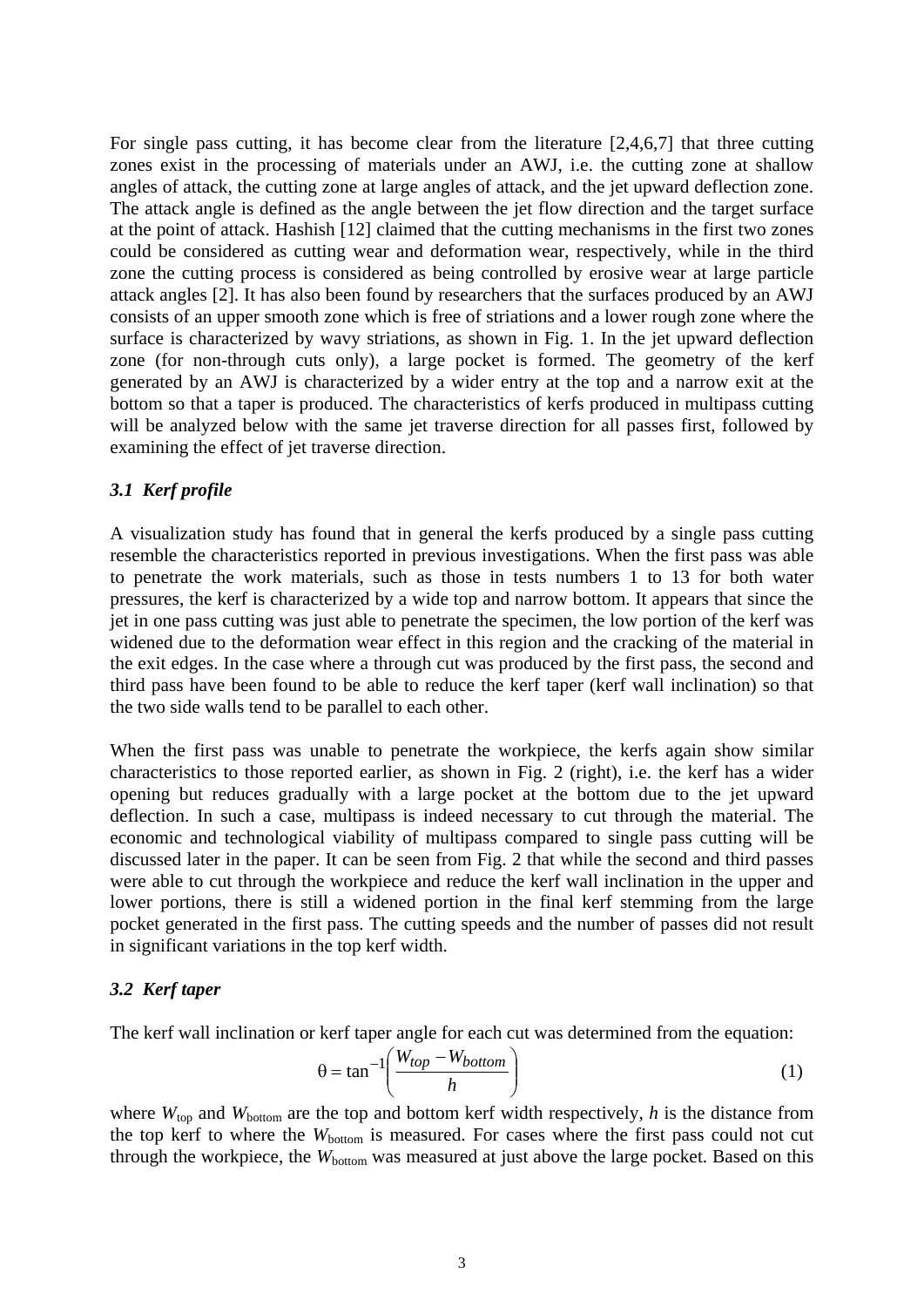equation, the kerf taper angle may be considered as the average of the angles on the two kerf walls.

An analysis has found that the kerf taper angle decreases considerably and consistently with an increase in the number of passes, as shown in Figs. 3 (a) and (b), although this decrease is only marginal when the traverse speed in the second pass is at 6 mm/s (or 360 mm/min), in which case neither the number of particles impinging the material, nor the particle energy, are sufficient to widen the kerf generated by the first pass at 1 mm/s (or 60 mm/min) of jet traverse spped. The experimental data also show that when the first pass is at 1 mm/s, the kerf taper angle is affected by the traverse speed in the subsequent passes. Lower speed is always favourable in achieving smaller kerf taper angle, although the taper angle difference for different traverse speeds is only within 1.5° after the second and third pass of cutting. When the same traverse speed is applied to all the passes as for set 3 of the tests in Table 2, the kerf taper angles after the first pass exhibit a relatively large variation of about 2.5° for different speeds. After the second and third pass, the taper angles were reduced, and its variations for different traverse speeds were only about 1°. These trends are shown in Fig. 3(b), from which it can be deduced that a large traverse speed at around 3.33 mm/s (or 200 mm/min) may be used for high cutting rate and low cost while not significantly sacrificing the kerf taper.

#### *3.3 Depth of cut and smooth depth of cut*

The depth of cut and smooth depth of cut are two major characteristics in AWJ cutting. While the depth of cut represents the capacity of jet to penetrate into the material, a large smooth depth of cut ideally equal to the total depth of cut required is always desirable. In this study, the smooth depth of cut was determined from the jet entry kerf down to where clear striations on the cut surface are visible. When examining the depth of cut for single pass cutting, only the 1 mm/s traverse speed was able to cut through the workpiece. It is found that the depth of cut steadily decreases as the traverse speed increases as would be expected, so does the smooth depth of cut. It was found that the total depth of cut and smooth depth of cut increase with the number of passes. For the work material and traverse speeds used in this study, a through cut could always be achieved in no more than two passes. The third pass was in fact to improve the kerf quality. Fig. 4 shows the effect of the number of passes on the smooth depth of cut.

With the same total cutting or elapsed time, it appears that a two pass cutting at 2 mm/s show potential to penetrate deeper into the materials than a single pass cutting at 1 mm/s. It is apparent that a single pass at 1 mm/s was just able to cut through the specimens while a double pass cutting at a speed as high as 3.33 mm/s did not show any difficulty in penetrating the material, with considerable time (and cost) savings. Irrespective of the pocket produced by the first pass on non-through cuts, a multipass cutting with less elapsed time appears to be able to produce more smooth depth of cut and better surface finish than a single pass cutting in all cases. For the purpose of comparison, Table 3 summarizes some of the data at 345 MPa water pressure when the jet travels in the same direction for all the passes. It can be seen that a proper selection of the number of passes and the traverse speed in each pass can increase the smooth depth of cut. In general, with the same total cutting time, more passes at high traverse speed are favoured for increasing the smooth depth of cut (and surface finish). Alternatively, to achieve the same cutting performance, less cutting time may be achieved by using multipass cutting.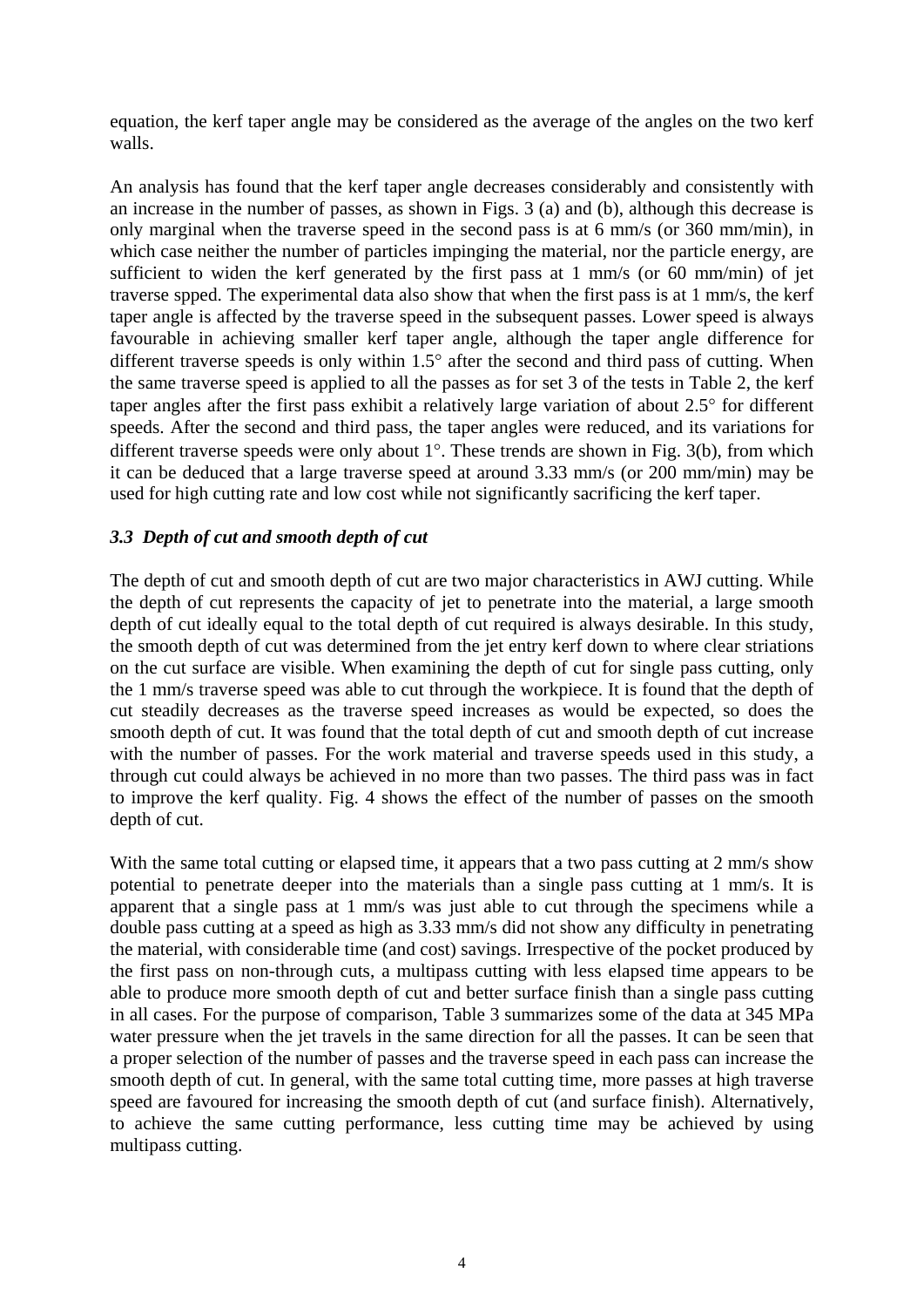For all the test conditions, only the single pass cutting at 2 mm/s, 2.67 mm/s and 3.33 mm/s could not cut through the material so that a quantitative analysis of the total depth of cut could not be undertaken. For this reason, some additional tests on 25.4 mm thick specimens were conducted with the jet traveling at the same direction for all the passes. Table 4 shows the superiority of multiupass over single pass cutting for some major cutting performance measures from these additional tests, which confirms the above analysis.

### *3.4 Surface finish*

The surface roughness was measured at about 2 mm from the top edge of the kerfs using a Taylor-Hobson Surtronic 3+ stylus profilometer. The central-line average measure  $R_a$  was used with a cut-off of 2.5 mm. Some typical results are given in Table 3, while Fig. 5 highlights the effect of the number of passes and traverse speed on surface roughness. It can be noticed that the surface roughness decreases constantly with an increase in the number of passes. This implies the smoothening action on the kerf walls by the second and third passes to remove the 'peaks' left by the precedent pass. Furthermore,  $R_a$  increases as the cutting speed increases. This finding is similar to that of single pass cutting [4] where high speed reduces the density of particles impinging the cutting front and, hence, reduces the smoothening action.

It is interesting to note that the traverse speed in each pass can be selected to achieve the same surface finish with less total cutting time. This is evident from Fig. 5 where almost the same surface finish is achieved after the second and third pass with 1 and 2 mm/s traverse speeds. Table 3 also displays this trend. Furthermore, by increasing the number of passes while keeping the same or less elapsed time, better surface finish may be achieved (e.g. test numbers 1 and 15, and 4 and 16 in Table 3).

## **3.5** *Effect of jet traverse direction*

Examining the effect of jet traverse direction on the smooth depth of cut in double pass cutting reveals that in general, multipass cutting with one directional jet travel shows some advantage over the alternating directional jet travel whereby a 4% to 20% increase in the smooth depth of cut has occurred by using the one directional jet travel mode. This advantage was further increased when three passes of cutting was used, as shown in Fig. 6(a). This is probably due to the fact that the particles in the second pass of alternating directional travel mode will need to cut across the "peaks" produced on the kerf wall in the first pass so that their capacity to smoothen the surface in the lower region is reduced (note that there is a drag angle on the particle traces). By contrast, cutting with one directional jet travel allows the particles to impinge along the traces produced in the first pass so that some particles will bypass through the "valleys" and smoothen the kerf wall in the lower region. Thus, one directional jet travel mode should be used wherever possible such as in closed-loop profile cutting, but alternating directional cutting may be an alternative where nozzle empty return travel will otherwise be required. Since the first pass in all the multipass cutting operations with alternating jet traverse direction has cut through the material, the effect of nozzle traverse direction on the total depth of cut was unable to be compared, although it is believed that alternating the jet traverse direction will not have a significant effect on the total depth of cut.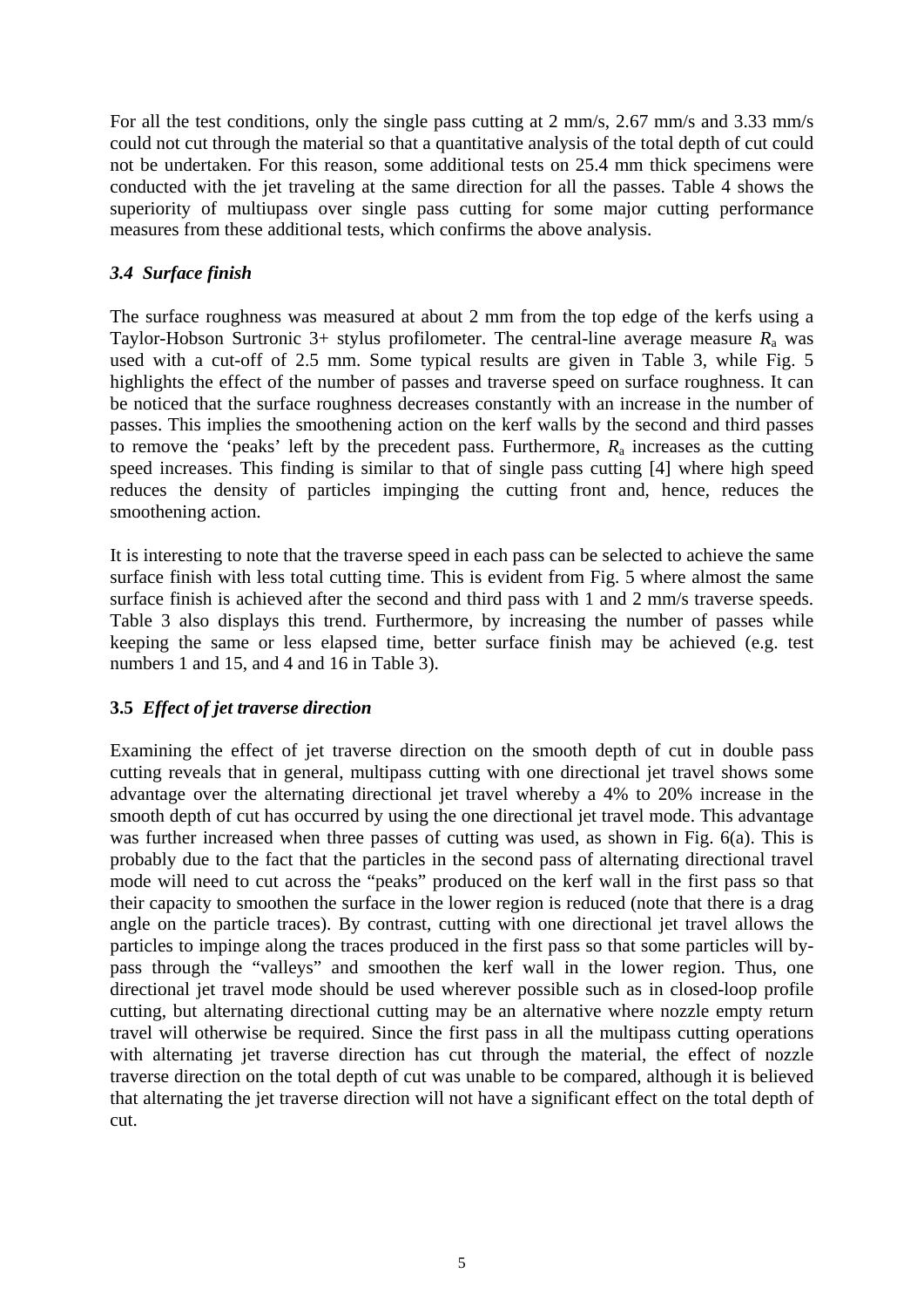Alternating the jet traverse direction has not been found to have any significant effect on the kerf taper and top kerf width, but it eliminates the nozzle return travel in non-closed loop cutting situations.

It appears that alternating the jet traverse direction in multipass cutting has the tendency to worsen the surface roughness. In the case where the traverse speed of 1 mm/s was used for all the three passes, the second pass worsened the surface roughness while the third pass reversed this negative effect, as shown in Fig. 6(b). In all the other cases, an increased surface roughness has been produced in the multipass cutting operations when alternating the jet traverse direction.

Consequently, as far as the surface finish is concerned, alternating jet traverse direction in multipass cutting is less favourable than the same directional cutting mode. Unlike in the same directional jet travel mode where some particles will remove the peaks left in the previous passes and result in reduced surface roughness, the particles in the alternating jet travel directional cutting will plough across the peaks produced by the previous pass so that a new pattern of peaks is generated. This new pattern of surface profile may or may not improve the surface roughness. It is thus recommended that the cutting mode of alternating jet travel direction may be used where the surface finish is not a major concern to eliminate the nozzle return travel.

#### **4. Economic and process design considerations**

The foregoing analysis has shown that with the same cutting (or total cutting) time, multipass cutting at higher jet traverse speeds is able to produce kerfs of smaller taper angle and better surface finish and to yield larger depth of cut and smooth depth of cut than a single pass cutting at a lower jet traverse speed. Consequently, if the kerf quality and the depth of cut are pre-determined for a given job, the use of multipass AWJ cutting will reduce the total actual cutting time required for the job, hence increasing the productivity. This also indicates the reduction of production costs including the abrasive consummation that is proportional to the actual cutting time. Further economic and technological benefits can be achieved by determining the appropriate number of passes and properly selecting the jet traverse speed in each pass of a multipass operation. For the material under consideration and with the first pass at 1 mm/s, using a 2 mm/s jet traverse speed in the second pass produced comparable kerf quality  $(R_a$  and smooth depth) to that by 1 mm/s, while 4 mm/s made the  $R_a$  worse than that produced by the first pass, as shown in Table 3. Thus, if two passes are used and a through cut is preferred in the first pass, the traverse speed of 2 mm/s in the second pass may be used from the above analysis. Because it is not practical to alter the abrasive mass flow rate and water pressure for each pass in a multipass operation, no attempt has been made in this regard for economic and technological gains.

The selection of the jet traverse speed for the first pass has an important impact to the kerf profile and geometry. If the first pass cannot penetrate the material, a pocket will be produced and remain on the kerf wall. If this is not desired, the process parameters for the first pass should be selected such that a through cut is achieved where possible, while the subsequent passes are used to improve the kerf quality. Some depth of cut models [2,3,8,9] can be used for this purpose. For the material used in this study, a double pass cutting with the cutting speeds of 1 mm/s and 2 mm/s may be used for the first and the second pass, respectively. If the pocket in the middle of the kerf wall is not a major concern such as in most pattern cutting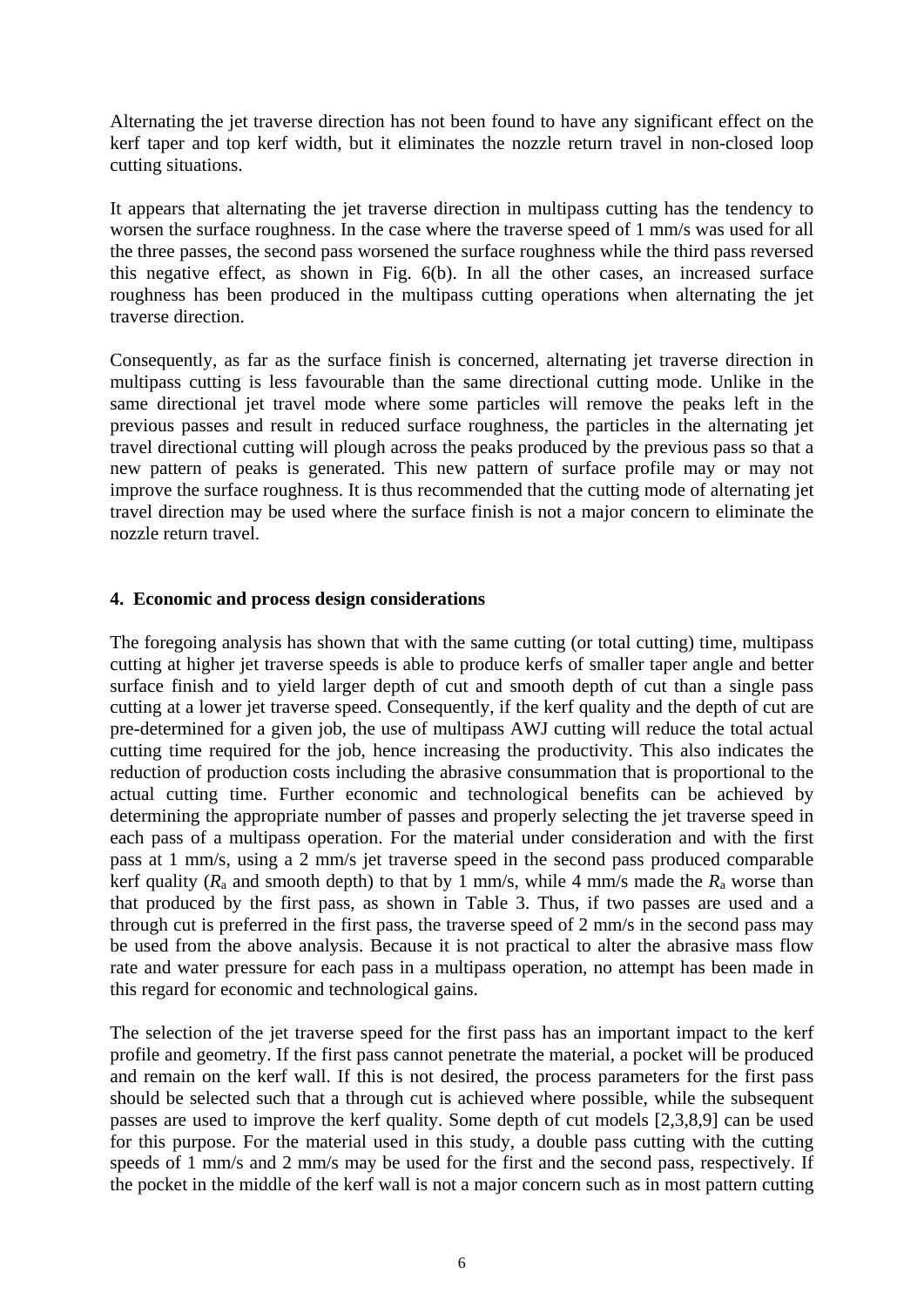where only the top kerf is eventually visible, a good combination of traverse speeds in different passes will result in economic superiority as indicated in the present study, e.g. an equal double pass cutting at 2.67 mm/s or 3.33 mm/s can yield considerable time and cost savings while producing better surface finish and larger smooth depth of cut than a single pass cutting at 1 mm/s. In cases where a single pass is unable to penetrate a thick workpiece, multipass cutting will become essential to cut through the material and to improve the kerf quality. An optimization procedure is yet to be developed to optimize the number of passes and the cutting parameters in each pass once realistic mathematical models for all the cutting performance measures become available.

From this study, alternating the nozzle traverse direction in each pass has a negative effect on the surface finish and provides less improvements on the smooth depth of cut than the one directional cutting mode, although the kerf taper and total depth of cut were not significantly affected by changing the jet travel direction. Nevertheless, unless in the situation of closedloop profile cutting where the nozzle can travel more than one loops (multiple passes in the same nozzle traverse direction) to take the full advantages of multipass cutting, alternating directional cutting can still be considered to cut thick materials and to improve the smooth depth of cut and kerf taper. This is because of the considerable time loss associated with one directional cutting in non-loop cutting situations where the nozzle needs empty return travel and the pump normally needs to be shut down for this procedure.

### **5. Conclusions**

An analysis of the technological and economic performance of multipass AWJ machining has been presented based on an experimental investigation. It has been shown that with the same cutting time, the use of multipass cutting can improve the technological performance as compared to a single pass cutting. Alternatively, if the requirement for a job is known, multipass AWJ cutting can be used to reduce the total actual cutting time and cost. Plausible trends of the kerf quality and depth of cut with respect to the number of passes, nozzle traverse speed and nozzle traverse direction have been analyzed. This analysis has highlighted the superiority of using multipass over single pass AWJ cutting, and provided a guideline for the selection of cutting parameters.

#### **Acknowledgements**

The authors wish to thank Mr. Y.M Wong for his assistance in the experimental data acquisition.

#### **References**

- 1. C.A. van Luttervelt, On the selection of manufacturing methods illustrated by an overview of separation techniques for sheet materials, *Annals of CIRP*, 1989, 38(2): 587- 607.
- 2. E. Siores, W.C.K. Wong, L. Chen and J.G. Wager, Enhancing abrasive waterjet cutting of ceramics by head oscillation techniques, *Annals of CIRP*, 1966, 45(1): 215-218.
- 3. J. Zeng and T.J. Kim, Material removal of polycristalline ceramics by a high pressure abrasive water jet - an SEM study. *Int. J. Water Jet Technol*., (1)1991: 65-71.
- 4. G.V.S. Prasad, J. Wang and W.C.K. Wong, Kerf formation analysis in the abrasive waterjet machining of industrial Ceramics, *Advances in Abrasive Technology* II - 2nd Int. Symp. on Advances in Abrasive Technology (ISAAT'98), Shanghai, 1998, pp. 213-220.
- 5. D. Arola and M. Ramulu, A study of kerf characteristics in abrasive waterjet machining of graphite/epoxy composite, *J. Eng. Materials and Technol*., (118)1996: 256-265.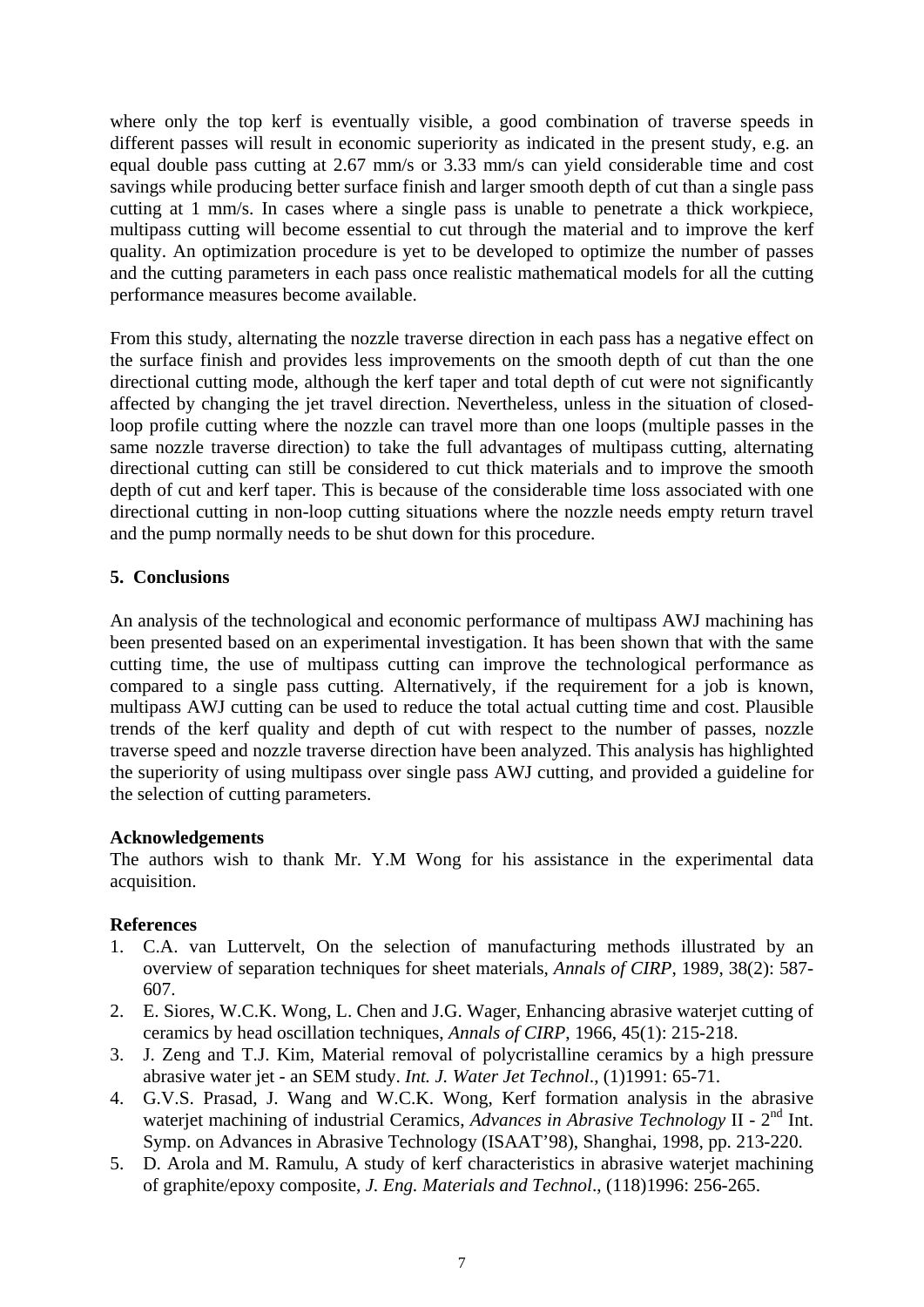- 6. J. Wang, Abrasive waterjet machining of polymer matrix composites: Cutting performance, erosive analysis and predictive models, *Int. J. Adv. Manuf. Technol*., 15(1999): 757-768.
- 7. J. Wang, A Machinability Study of polymer matrix composites using abrasive waterjet cutting technology, *J. Mater. Proc. Technol*., 94/1(1999): 30-35.
- 8. A.W. Momber and R. Kovacevic, *Principles of Abrasive Water Jet Machining*, Springer-Verlag, London, 1998.
- 9. M. Hashish and M.P. Du Plessis, Prediction equations relating high velocity jet cutting performance to standoff distance and multipasses, *J. Eng. Ind*., 101(1979): 311-318.
- 10. E. Siores, L. Chen et al, Improving surface finish generated by the abrasive waterjet process, in: Zhang, L & Yasunaga, N (eds), *Advances in Abrasive Technology*, World Scientific, 1997: 187-191.
- 11. A.W. Momber, L. Eusch and R. Kovacevic, Machining refractory ceramics with abrasive waterjet. *J Mater. Sci*. 31(1996): 6485-6493.
- 12. M. Hashish, A modelling study of metal cutting with abrasive waterjets, *J. Eng. Mater. Technol*., 106 (1984): 88-100.
- 13. M. Hashish, Characteristics of surfaces machined with abrasive waterjets, *J. Eng. Mater. Technol*., 113(1991): 354-362.
- 14. M. Hashish, D.E. Steele and D.H. Bothell, Machining with super-pressure (690 MPa) Waterjets, *Int. J. Mach. Tools Manufact*., 37(1997): 465-479.
- 15. A.W. Momber, R.S. Mohan and R. Kovacevic, On-line analysis of hydro-abrasive erosion of pre-cracked materials by acoustic emission. *Theoretical & Appl. Fracture Mech*., 31(1999): 1-17.
- 16. A. Bortolussi and R. Ciccu, Contour cutting of thick steel plates. Proc. 14<sup>th</sup> Int. Conf. Jetting Technol., Belgium, 1998: 15-24.
- 17. F. Hu, Y. Yang, E.S. Geskin, et al. Characterization of material removal in the course of abrasive waterjet machining. Proc. 6th Amer. Water Jet Conf, Houston, Taxas, 1991, pp 17-29.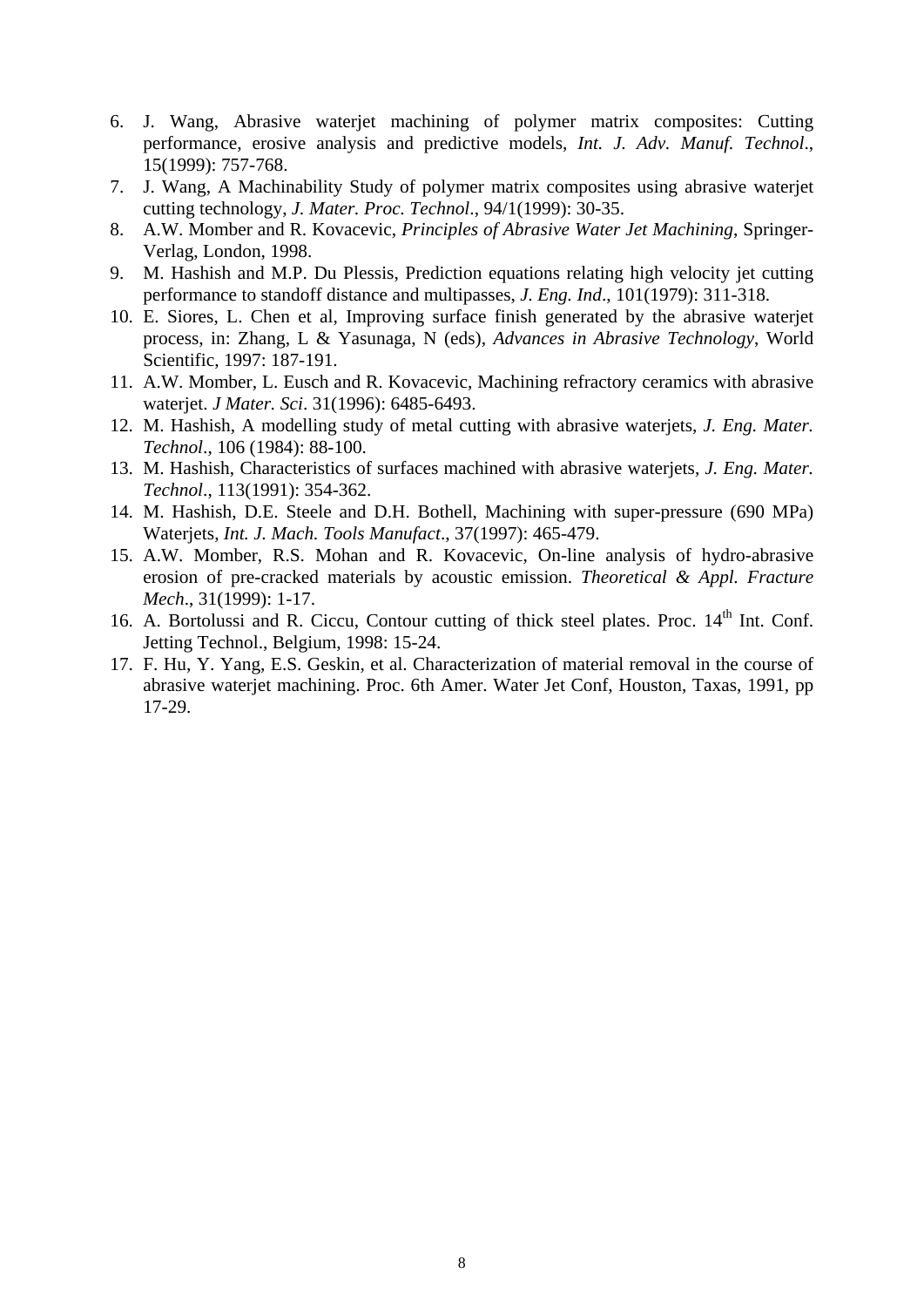| Table 1. Physical and mechanical properties of the test specimens (87% alumina ceramics). |      |                                |     |  |  |  |  |
|-------------------------------------------------------------------------------------------|------|--------------------------------|-----|--|--|--|--|
| Hardness (Rockwell C)                                                                     | 79   | Tensile strength (MPa)         | 221 |  |  |  |  |
| Compressive strength (MPa)                                                                | 2480 | Modulus of elasticity (GPa)    | 276 |  |  |  |  |
| Flexural Strength (MPa)                                                                   | 336  | Average crystal size $(\mu m)$ | 1.6 |  |  |  |  |

Table 1. Physical and mechanical properties of the test specimens (87% alumina ceramics).

Table 2. Combinations of traverse speeds used in the tests (V in mm/s).

| Set 1: One directional<br>Set 2: Alternating directional |       |                |       |          | Set 3: One directional  |                |                |          |                |                |                |
|----------------------------------------------------------|-------|----------------|-------|----------|-------------------------|----------------|----------------|----------|----------------|----------------|----------------|
| Test No.                                                 | $V_1$ | $V_2$          | $V_3$ | Test No. | $V_1$<br>$V_2$<br>$V_3$ |                |                | Test No. | $V_1$          | $V_2$          | $V_3$          |
|                                                          | 1     |                |       |          |                         |                |                | 14       | $\overline{2}$ |                |                |
| $\overline{2}$                                           | 1     | $\mathbf{1}$   |       | 8        | 1                       | 1              |                | 15       | $\overline{2}$ | $\overline{2}$ |                |
| 3                                                        | 1     | -1             | 1     | 9        | 1                       | 1              | 1              | 16       | $\overline{2}$ | 2              | $\overline{2}$ |
| $\overline{4}$                                           | 1     | $\overline{2}$ |       | 10       | 1                       | $\overline{2}$ |                | 17       | 2.67           |                |                |
| 5                                                        | 1     | $\overline{4}$ | 4     | 11       | 1                       | $\overline{4}$ | $\overline{4}$ | 18       | 2.67           | 2.67           |                |
| 6                                                        | 1     | $\overline{4}$ |       | 12       | 1                       | $\overline{4}$ |                | 19       | 2.67           | 2.67           | 2.67           |
|                                                          | 1     | 6              |       | 13       | 1                       | 6              |                | 20       | 3.33           |                |                |
| Water pressure: 345 and 380 MPa for the 22 combinations. |       |                |       |          |                         | 21             | 3.33           | 3.33     |                |                |                |
|                                                          |       |                |       |          |                         |                | 22             | 3.33     | 3.33           | 3.33           |                |

Table 3. Effect of the number of passes and traverse speed (water pressure = 345 MPa, one directional jet travel).

| Test No.               |                  |           | 2               | 4   |                                    | 6    | –    | 15   | 16   | 18   | 19   | 21             | 22        |
|------------------------|------------------|-----------|-----------------|-----|------------------------------------|------|------|------|------|------|------|----------------|-----------|
| $V_1$ , mm/s           |                  |           |                 |     |                                    |      |      | ◠    |      | 2.67 | 2.67 | 3.33           | 3.33      |
| $V_2$ , mm/s           |                  |           |                 | ↑   |                                    | 4    | 6    | 2    |      | 2.67 | 2.67 |                | 3.33 3.33 |
| $V_3$ , mm/s           |                  |           |                 |     | 4                                  |      |      |      |      |      | 2.67 |                | 3.33      |
| Total cutting time*, s |                  | 25.0 50.0 |                 |     | 75.0 37.5 37.5 31.3 29.2 25.0 37.5 |      |      |      |      | 18.8 |      | 28.1 15.0 22.5 |           |
| Smooth depth, mm       | 3.0 <sub>l</sub> | 7.0       | 7.0I            | 6.8 | 7.0 <sub>l</sub>                   | 5.2  | 4.7  | 12.0 | 12.0 | 10.0 | 12.0 | 9.0            | 10.5      |
| $R_{\rm a}$ , $\mu$ m  |                  | 10.9      | .0 <sub>1</sub> | .41 | 13.7                               | 16.0 | 20.4 | 11.6 | 8.7  | 14.7 |      | 13.8 19.0      |           |

\* Based on 25mm long of cut and not including nozzle return travel.

Table 4. Superiority of multipass cutting operations (water pressure = 345 MPa, one directional jet travel).

|              |                                 |              | -------------- |             |              |  |  |
|--------------|---------------------------------|--------------|----------------|-------------|--------------|--|--|
|              | Jet traverse speed in each pass |              | Elapsed time*  | Total depth | Smooth depth |  |  |
| $V_1$ (mm/s) | $V_2$ (mm/s)                    | $V_3$ (mm/s) | .S)            | (mm         | mm)          |  |  |
| 0.67         |                                 |              | 37.5           | 17.42       | 4.96         |  |  |
| 1.33         | 1.33                            |              | 37.5           | 20.23       | 5.68         |  |  |
| . 33         | 2.67                            | 2.67         | 37.5           | 24.42       | 5.68         |  |  |

\* Based on 25 mm length of cut and not including nozzle return time.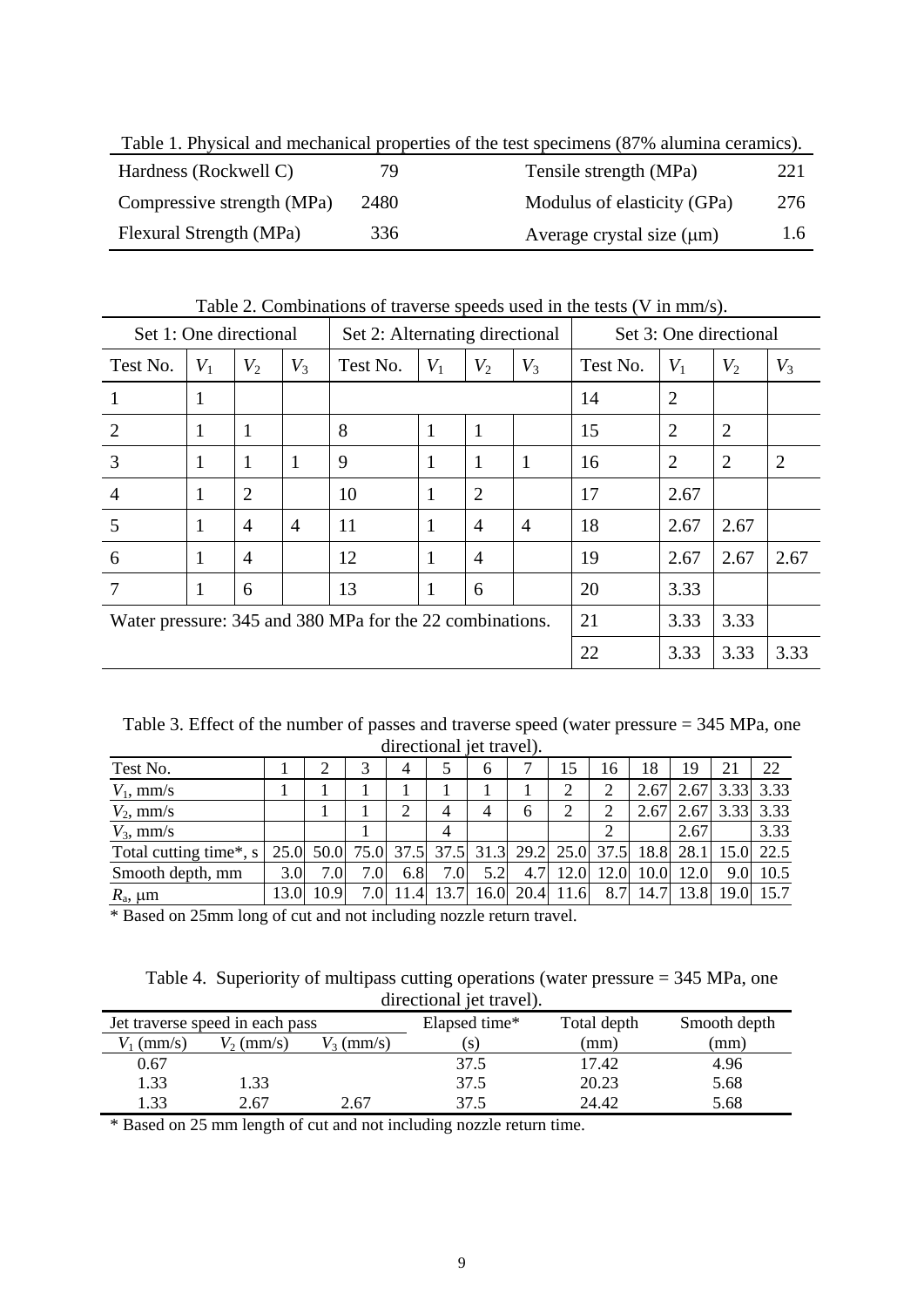

Fig. 1. Schematic of kerf profile for non-through cuts in single pass cutting.



Fig. 2. Kerf profile in multipass AWJ cutting (from right to left: single, double and triple pass at V=3.33 mm/s, water pressure = 345 MPa, one-directional jet travel).



Fig. 3. Effect of process parameters on kerf taper (one-directional jet travel, water pressure=345 MPa).